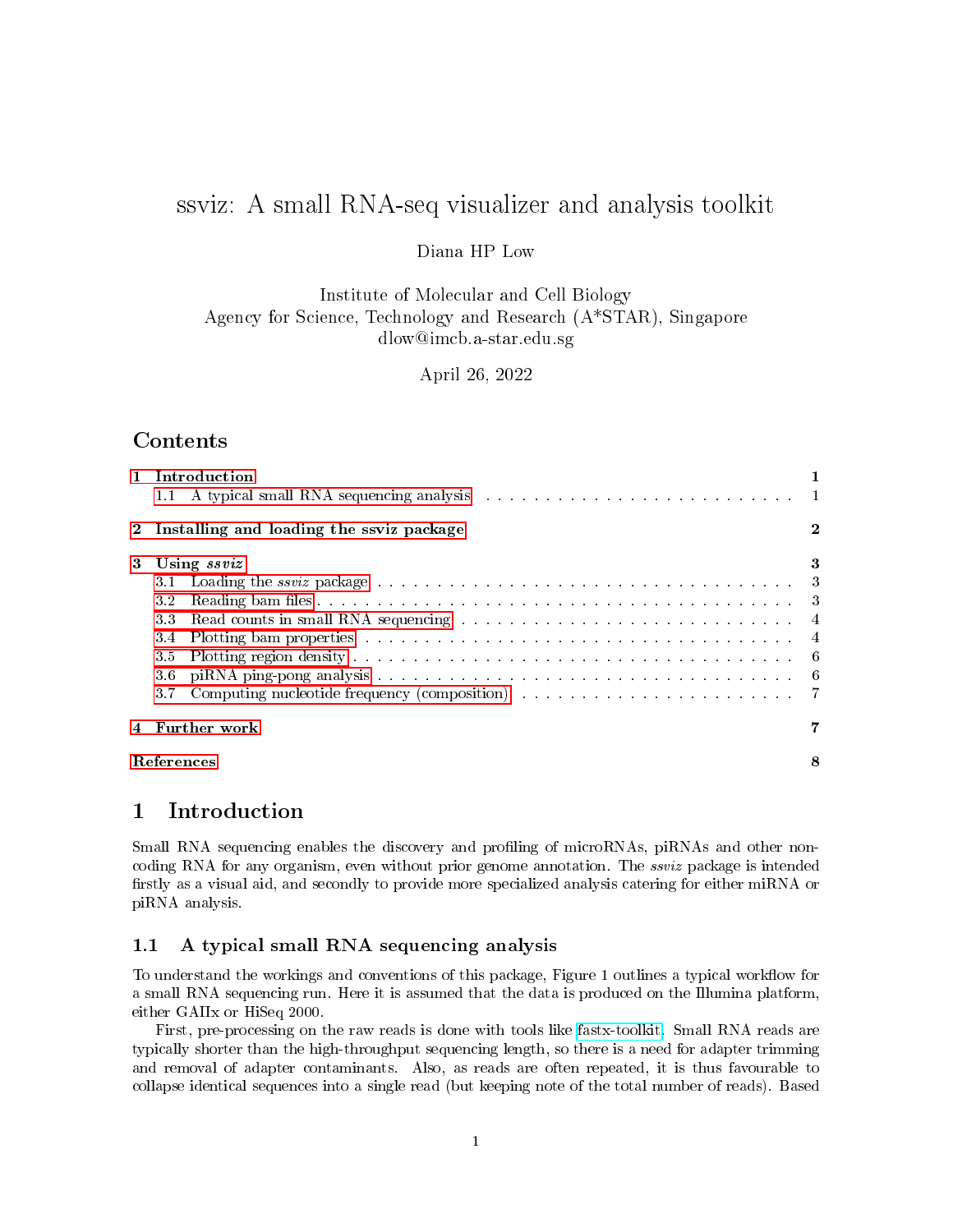on fastx-toolkit, collapsed read names are in the form of readname-readcount. This point is crucial as ssviz will take into account this naming convention in plots and computations.

After pre-processing, reads are then mapped to list of contaminants (snoRNA, snRNA, tRNA, etc) and then either to the genome and small RNA databases (eg. miRBank, RepBase, piRNABank) or both. Once mapped, tools like ssviz can be used to analyze the resulting data.



Figure 1: A typical small RNA sequencing workflow

## <span id="page-1-0"></span>2 Installing and loading the ssviz package

We recommend that users install the package via Bioconductor, since this will automatically detect and install all required dependencies. The Bioconductor installation procedure is described at [http://www.bioconductor.org/docs/install/.](http://www.bioconductor.org/docs/install/) To install ssviz, launch a new R session, and in a command terminal either type or copy/paste:

```
if (!requireNamespace("BiocManager", quietly=TRUE))
    install.packages("BiocManager")
BiocManager::install("ssviz")
```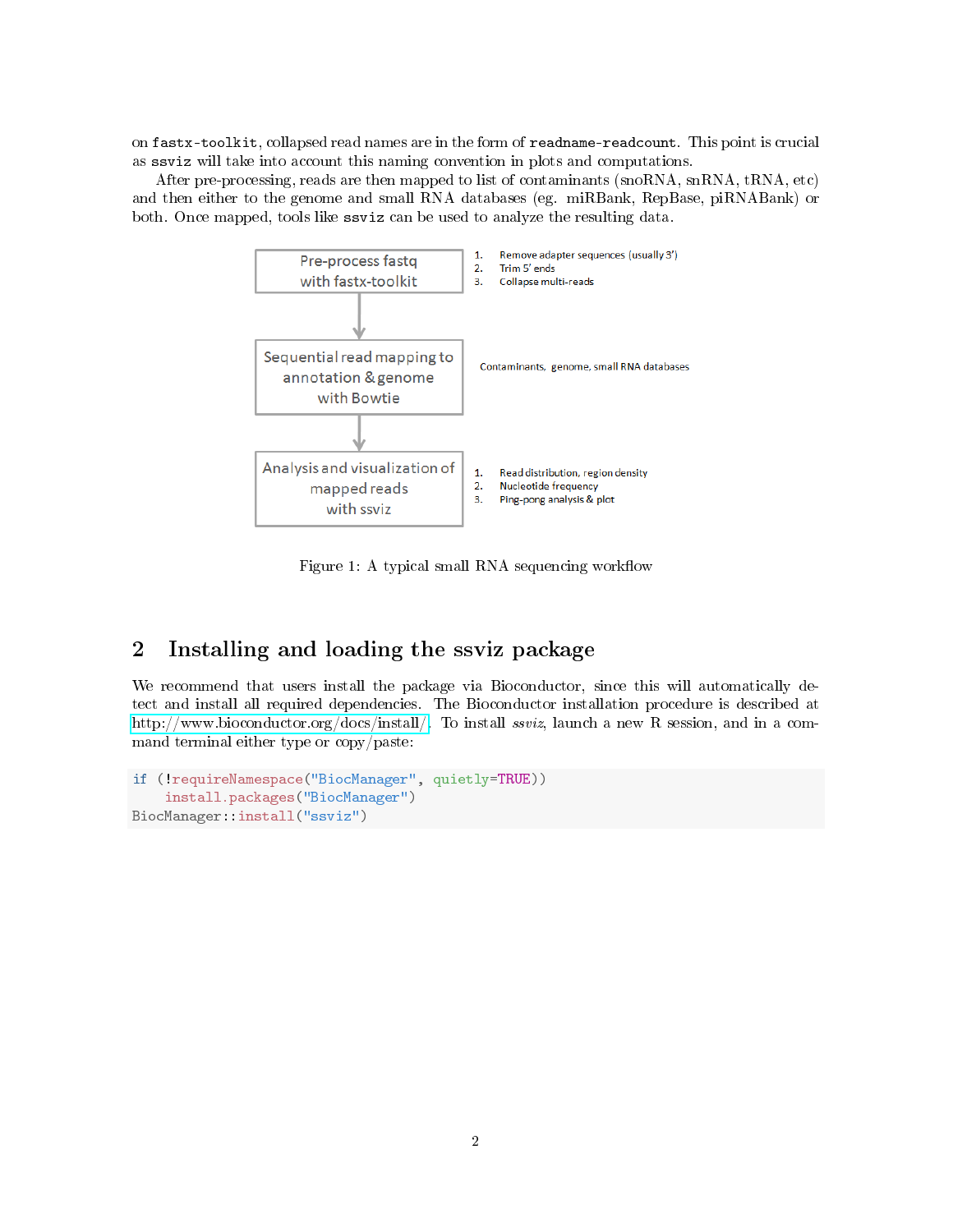## <span id="page-2-0"></span>3 Using ssviz

#### <span id="page-2-1"></span>3.1 Loading the ssviz package

To load the ssviz package in the R environment, simply type:-

library(ssviz)

The ssviz package also includes all the data generated in this vignette for easy reference. Data can be loaded by typing:

data(ssviz)

#### <span id="page-2-2"></span>3.2 Reading bam files

 $ssviz$  analyzes bam files that have been mapped either to a genome or to small RNA seq annotations. Bam files can be loaded into the workspace using readBam. The package comes with two example datasets (control and treatment). readBam is a wrapper for the scanBam function and writes the bam file contents into a convenient data frame. For more information, please refer to the Rsamtools package.

```
bam.files <- dir(system.file("extdata", package = "ssviz"), full = TRUE, patt = "bam$")
ctrlbam <- readBam(bam.files[1])
treatbam <- readBam(bam.files[2])
```
Firstly, we can view the contents of the bam file, by simply typing the name of the object, for example ctrlbam.

ctrlbam

|      |                                | ## DataFrame with 9976 rows and 13 columns                                                                                                  |                            |                               |                                                                                            |                                    |                               |                                                              |
|------|--------------------------------|---------------------------------------------------------------------------------------------------------------------------------------------|----------------------------|-------------------------------|--------------------------------------------------------------------------------------------|------------------------------------|-------------------------------|--------------------------------------------------------------|
| ##   |                                | qname                                                                                                                                       | flag                       | rname                         | strand                                                                                     | pos                                | qwidth                        | mapq                                                         |
| ##   |                                | <character> <integer> <factor> <factor> <integer> <integer> <integer></integer></integer></integer></factor></factor></integer></character> |                            |                               |                                                                                            |                                    |                               |                                                              |
| ##   | $\mathbf{1}$                   | 74300-21                                                                                                                                    | 16                         | chr1                          | $\equiv$                                                                                   | 3005526                            | 24                            | 255                                                          |
| ##   | $\overline{2}$                 | 95290-16                                                                                                                                    | 16                         | chr1                          | $\overline{\phantom{a}}$                                                                   | 3005696                            | 23                            | 255                                                          |
| ## 3 |                                | 114695-13                                                                                                                                   | $\circ$                    | chr1                          | $+$                                                                                        | 3005832                            | 24                            | 255                                                          |
| ##   | $\overline{4}$                 | 97521-15                                                                                                                                    | 16                         | chr1                          |                                                                                            | 3008048                            | 30                            | 255                                                          |
| ## 5 |                                | 100554-15                                                                                                                                   | 16                         | chr1                          |                                                                                            | 3008818                            | 29                            | 255                                                          |
| ##   | $\alpha = \alpha = \alpha$     | $\mathbf{a}=\mathbf{a}=\mathbf{a}$                                                                                                          | $\alpha = \alpha = \alpha$ | $\sim$ $\sim$ $\sim$          | $\alpha = \alpha = \alpha$                                                                 | $\mathbf{a}=\mathbf{a}=\mathbf{a}$ | $\epsilon$ . $\epsilon$       | $\epsilon \rightarrow -\epsilon$                             |
|      | ## 9972                        | 111742-13                                                                                                                                   | 16                         | chr1                          | $\sim$ $-$                                                                                 | 16828975                           | 27                            | 255                                                          |
|      | ## 9973                        | 24886-63                                                                                                                                    | $\circ$                    | chr1                          | $+$                                                                                        | 16833561                           | 27                            | 255                                                          |
|      | ## 9974                        | 102926-15                                                                                                                                   | 16                         | chr1                          | $\overline{\phantom{a}}$                                                                   | 16834169                           | 25                            | 255                                                          |
|      | ## 9975                        | 122260-12                                                                                                                                   | $\circ$                    | chr1                          | $+$                                                                                        | 16838393                           | 29                            | 255                                                          |
|      | ## 9976                        | 108613-14                                                                                                                                   | 16                         | chr1                          | $\equiv$                                                                                   | 16838446                           | 26                            | 255                                                          |
| ##   |                                | cigar                                                                                                                                       | mrnm                       | mpos                          | isize                                                                                      |                                    |                               | seq                                                          |
| ##   |                                | <character> <factor> <integer> <integer></integer></integer></factor></character>                                                           |                            |                               |                                                                                            |                                    | <dnastringset></dnastringset> |                                                              |
| ##   | $\overline{1}$                 | 24M                                                                                                                                         | ΝA                         | ΝA                            |                                                                                            |                                    | O CATATTGTGCTCCTTTGTGA        |                                                              |
| ##   | $\overline{2}$                 | 23M                                                                                                                                         | ΝA                         | ΝA                            |                                                                                            |                                    | O GGTTCTTTCCAGCTTCTGGCTAT     |                                                              |
| ##   | 3                              | 24M                                                                                                                                         | NA                         | NA                            |                                                                                            |                                    | O AATTTTCTGACCGCCAGACT        |                                                              |
| ##   | $\overline{4}$                 | 30M                                                                                                                                         | ΝA                         | ΝA                            |                                                                                            |                                    | O TTCCAGTTTTGCCTTTTGTA        |                                                              |
| ## 5 |                                | 29M                                                                                                                                         | NA                         | ΝA                            |                                                                                            |                                    | O GTTTCACTGTTAGTTTCTGT        |                                                              |
| ##   | $\alpha$ , $\alpha$ , $\alpha$ | $\cdots$                                                                                                                                    | $\cdots$                   | $\bullet$ $\bullet$ $\bullet$ | $\begin{array}{ccccccccccccc} \bullet & \bullet & \bullet & \bullet & \bullet \end{array}$ |                                    |                               | $\begin{array}{ccccccccccccc} 0 & 0 & 0 & 0 & 0 \end{array}$ |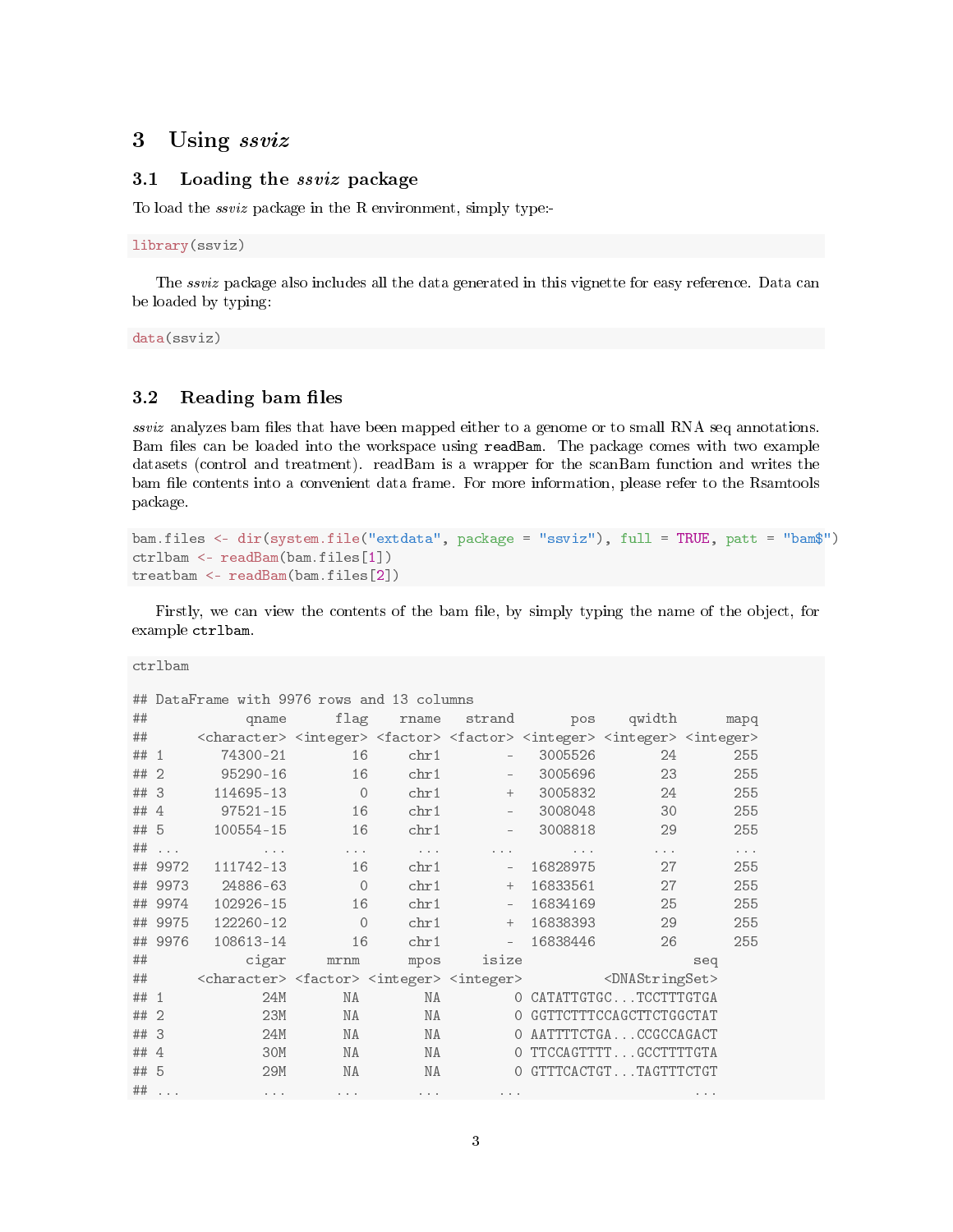|      | ## 9972                                                                                                                                                                                                                                                                                                                                                                                                                                                                                                                     | 27M                                                                                                                                                                                                                                                                                                                                                                                                                                                                                                 | ΝA                                                                                               | ΝA |  | O AAACAACACCATAGTCACAA |  |
|------|-----------------------------------------------------------------------------------------------------------------------------------------------------------------------------------------------------------------------------------------------------------------------------------------------------------------------------------------------------------------------------------------------------------------------------------------------------------------------------------------------------------------------------|-----------------------------------------------------------------------------------------------------------------------------------------------------------------------------------------------------------------------------------------------------------------------------------------------------------------------------------------------------------------------------------------------------------------------------------------------------------------------------------------------------|--------------------------------------------------------------------------------------------------|----|--|------------------------|--|
|      | ## 9973                                                                                                                                                                                                                                                                                                                                                                                                                                                                                                                     | 27M                                                                                                                                                                                                                                                                                                                                                                                                                                                                                                 | NA                                                                                               | NA |  | O TTTGTCTCTGTTCCATGGGT |  |
|      | ## 9974                                                                                                                                                                                                                                                                                                                                                                                                                                                                                                                     | 25M                                                                                                                                                                                                                                                                                                                                                                                                                                                                                                 | ΝA                                                                                               | NA |  | O GACTGATTTCTGGTTGTACA |  |
|      | ## 9975                                                                                                                                                                                                                                                                                                                                                                                                                                                                                                                     | 29M                                                                                                                                                                                                                                                                                                                                                                                                                                                                                                 | NA                                                                                               | NA |  | O TAGGACGTGTATTGGCTGCA |  |
|      | ## 9976                                                                                                                                                                                                                                                                                                                                                                                                                                                                                                                     | 26M                                                                                                                                                                                                                                                                                                                                                                                                                                                                                                 | ΝA                                                                                               | NA |  | O GAGGAAGGCAATGGAGTGAA |  |
| ##   |                                                                                                                                                                                                                                                                                                                                                                                                                                                                                                                             |                                                                                                                                                                                                                                                                                                                                                                                                                                                                                                     | qual                                                                                             |    |  |                        |  |
| ##   | <phredquality></phredquality>                                                                                                                                                                                                                                                                                                                                                                                                                                                                                               |                                                                                                                                                                                                                                                                                                                                                                                                                                                                                                     |                                                                                                  |    |  |                        |  |
| ## 1 |                                                                                                                                                                                                                                                                                                                                                                                                                                                                                                                             |                                                                                                                                                                                                                                                                                                                                                                                                                                                                                                     |                                                                                                  |    |  |                        |  |
| ## 2 |                                                                                                                                                                                                                                                                                                                                                                                                                                                                                                                             | TTTTTTTTTTTTTTTTTTTTT                                                                                                                                                                                                                                                                                                                                                                                                                                                                               |                                                                                                  |    |  |                        |  |
| ## 3 | $\begin{minipage}{0.9\linewidth} \begin{tabular}{c} \multicolumn{1}{c} {\textbf{III}} & \multicolumn{1}{c} {\textbf{III}} \\ \multicolumn{1}{c} {\textbf{III}} & \multicolumn{1}{c} {\textbf{III}} \\ \multicolumn{1}{c} {\textbf{III}} & \multicolumn{1}{c} {\textbf{III}} \\ \multicolumn{1}{c} {\textbf{III}} & \multicolumn{1}{c} {\textbf{III}} \\ \multicolumn{1}{c} {\textbf{III}} & \multicolumn{1}{c} {\textbf{III}} \\ \multicolumn{1}{c} {\textbf{III}} & \multicolumn{1}{c} {\textbf{III}} \\ \multicolumn{1}{$ |                                                                                                                                                                                                                                                                                                                                                                                                                                                                                                     |                                                                                                  |    |  |                        |  |
| ## 4 | $\begin{minipage}{0.9\linewidth} \begin{tabular}{c} \multicolumn{1}{c} {\textbf{III}} & \multicolumn{1}{c} {\textbf{III}} \\ \multicolumn{1}{c} {\textbf{III}} & \multicolumn{1}{c} {\textbf{III}} \\ \multicolumn{1}{c} {\textbf{III}} & \multicolumn{1}{c} {\textbf{III}} \\ \multicolumn{1}{c} {\textbf{III}} & \multicolumn{1}{c} {\textbf{III}} \\ \multicolumn{1}{c} {\textbf{III}} & \multicolumn{1}{c} {\textbf{III}} \\ \multicolumn{1}{c} {\textbf{III}} & \multicolumn{1}{c} {\textbf{III}} \\ \multicolumn{1}{$ |                                                                                                                                                                                                                                                                                                                                                                                                                                                                                                     |                                                                                                  |    |  |                        |  |
| ## 5 |                                                                                                                                                                                                                                                                                                                                                                                                                                                                                                                             | $\begin{minipage}{0.9\linewidth} \begin{tabular}{l} \multicolumn{1}{c}{\textbf{II}}{\textbf{II}}{\textbf{II}}{\textbf{II}}{\textbf{II}}{\textbf{II}}{\textbf{II}}{\textbf{II}}{\textbf{II}}{\textbf{II}}{\textbf{II}}{\textbf{II}}{\textbf{II}}{\textbf{II}}{\textbf{II}}{\textbf{II}}{\textbf{II}}{\textbf{II}}{\textbf{II}}{\textbf{II}}{\textbf{II}}{\textbf{II}}{\textbf{II}}{\textbf{II}}{\textbf{II}}{\textbf{II}}{\textbf{II}}{\textbf{II}}{\textbf{II}}{\textbf{II}}{\textbf{II}}{\textbf{$ |                                                                                                  |    |  |                        |  |
| ##   | $\cdots$                                                                                                                                                                                                                                                                                                                                                                                                                                                                                                                    |                                                                                                                                                                                                                                                                                                                                                                                                                                                                                                     | $\begin{array}{ccccccccccccccccc} \bullet & \bullet & \bullet & \bullet & \bullet & \end{array}$ |    |  |                        |  |
|      |                                                                                                                                                                                                                                                                                                                                                                                                                                                                                                                             | ## 9972 IIIIIIIIIIIIIIIIIIIIII                                                                                                                                                                                                                                                                                                                                                                                                                                                                      |                                                                                                  |    |  |                        |  |
|      | ## 9973 IIIIIIIIIIIIIIIIIIIIIII                                                                                                                                                                                                                                                                                                                                                                                                                                                                                             |                                                                                                                                                                                                                                                                                                                                                                                                                                                                                                     |                                                                                                  |    |  |                        |  |
|      | ## 9974 TITTITITITTITTITTITT                                                                                                                                                                                                                                                                                                                                                                                                                                                                                                |                                                                                                                                                                                                                                                                                                                                                                                                                                                                                                     |                                                                                                  |    |  |                        |  |
|      | ## 9975 TITTITITITTITTITTITT                                                                                                                                                                                                                                                                                                                                                                                                                                                                                                |                                                                                                                                                                                                                                                                                                                                                                                                                                                                                                     |                                                                                                  |    |  |                        |  |
|      |                                                                                                                                                                                                                                                                                                                                                                                                                                                                                                                             | ## 9976 IIIIIIIIIIIIIIIIIIIIII                                                                                                                                                                                                                                                                                                                                                                                                                                                                      |                                                                                                  |    |  |                        |  |
|      |                                                                                                                                                                                                                                                                                                                                                                                                                                                                                                                             |                                                                                                                                                                                                                                                                                                                                                                                                                                                                                                     |                                                                                                  |    |  |                        |  |

#### <span id="page-3-0"></span>3.3 Read counts in small RNA sequencing

As mentioned above, raw reads files are usually collapsed before mapping, but the counts are retrievable. If you have used fastx-toolkit:

```
ctrl.count<-getCountMatrix(ctrlbam)
treat.count<-getCountMatrix(treatbam)
```
a counts column will now be appended to the DataFrame.

```
ctrl.count[1,]
## DataFrame with 1 row and 14 columns
## qname flag rname strand pos qwidth mapq
## <character> <integer> <factor> <factor> <integer> <integer> <integer>
## 1 74300-21 16 chr1 - 3005526 24 255
## cigar mrnm mpos isize seq
## <character> <factor> <integer> <integer> <DNAStringSet>
## 1 24M NA NA 0 CATATTGTGC...TCCTTTGTGA
## qual counts
## \langlePhredQuality> <numeric>
## 1 IIIIIIIIII...IIIIIIIIII 21
```
#### <span id="page-3-1"></span>3.4 Plotting bam properties

ssviz has a few plot functions - the most basic is to plot the general distribution in the bam file based on their properties. For small RNA sequencing in particular, it is important to know the lengths of the reads (representing the lengths of the small RNA), direction (strand in sequencing) and perhaps region (eg. chromosome or RNA element). For example, microRNAs are typically 18-24nt in length, whereas piRNAs are longer, around 24-32 nt in length (Ruvkun 2001, Brennecke 2007, Thomson 2009).

When comparing two or more datasets, it is crucial that the datasets are normalized properly, and this includes having information on (i) total number of counts for the same reads, and (ii) the overall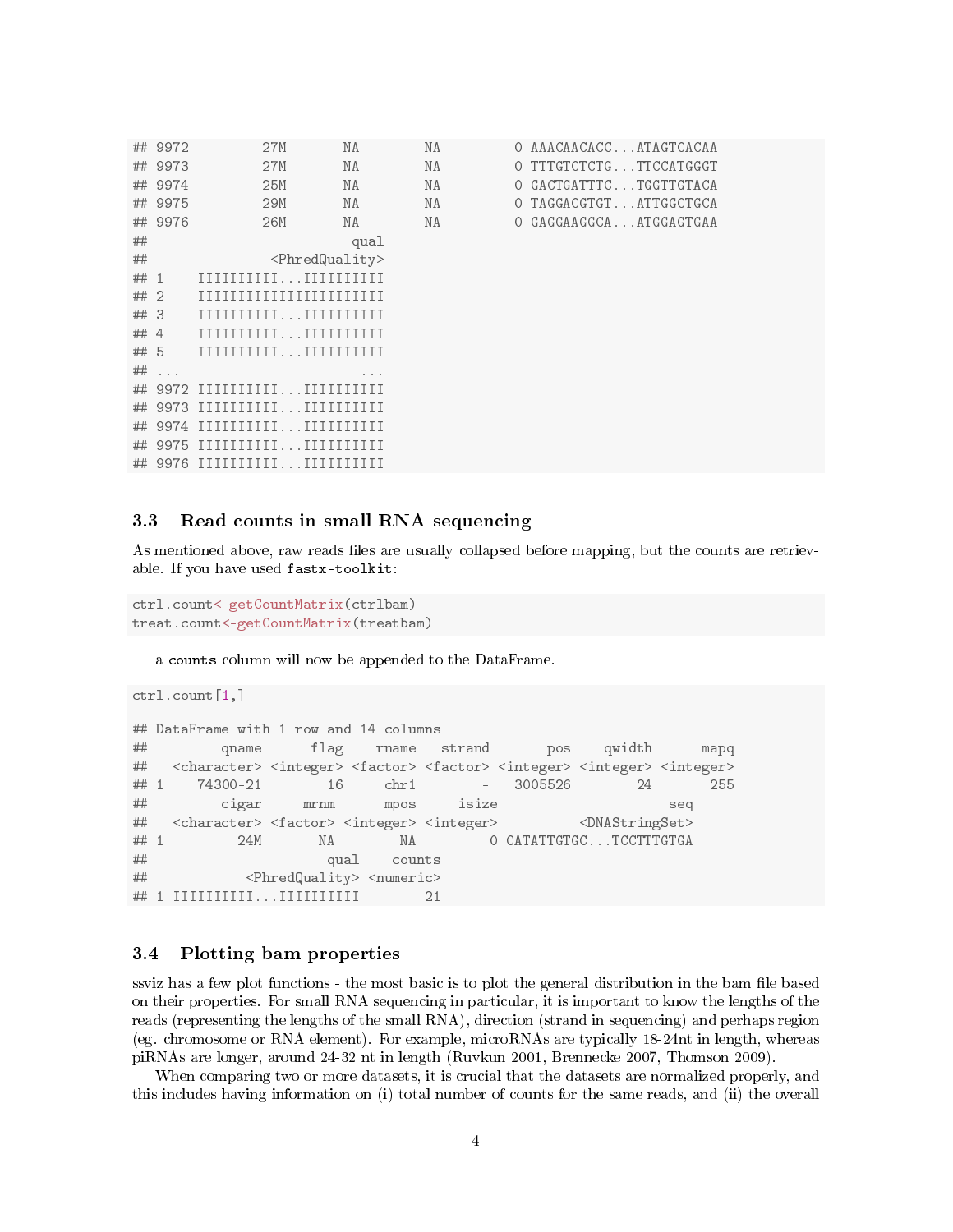number of reads that was mapped, to make sure than the comparisons are on the same scale. Part (i) can be obtained directly from the loaded bam DataFrame (if fastx-toolkit was used). Part (ii) can be obtained as an output of the mapper, eg. bowtie. Typically this number would represent total number of reads sequenced, or mappable to the broadest encompassing index (the genome).

In the bam file, read length is represented by qwidth, direction by strand and region by rname and pos. For example, to plot the read length distribution (Figure 2):

plotDistro(list(ctrl.count), type = "qwidth", samplenames = c("Control"), ncounts = counts[1])



Figure 2: plotDistro with a single dataset

To compare two or more datasets, simply include them in the list (Figure 3).

```
plotDistro(list(ctrl.count, treat.count), type = "qwidth", samplenames = c("Control",
    "Treatment"), ncounts = counts)
```


Figure 3: plotDistro with two datasets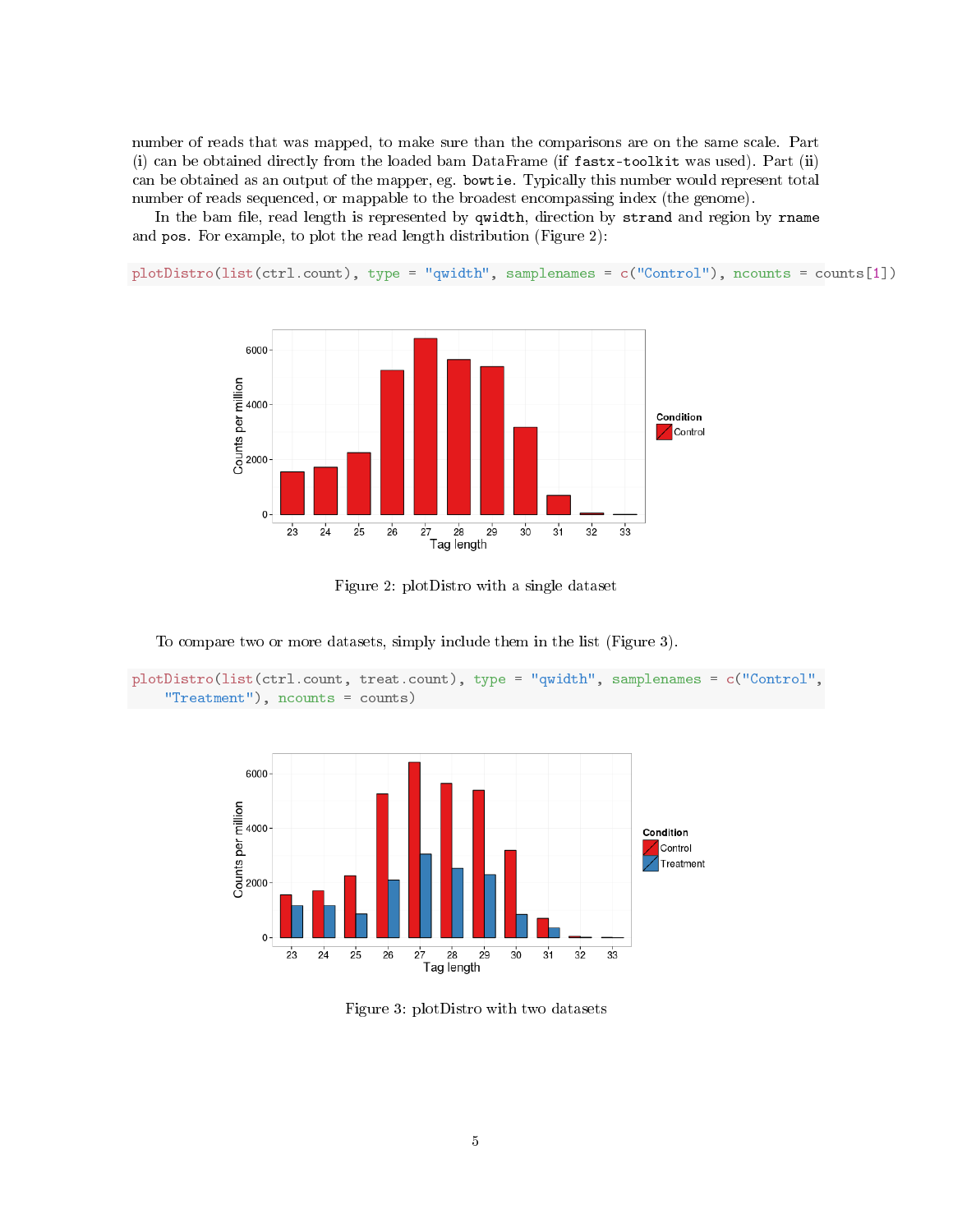#### <span id="page-5-0"></span>3.5 Plotting region density

```
region<-'chr1:3015526-3080526'
plotRegion(list(ctrl.count), region=region)
```


Figure 4: plotRegion

#### <span id="page-5-1"></span>3.6 piRNA ping-pong analysis

PIWI-interacting RNAs (piRNAs) are 23-30-nucleotide-long small RNAs that act as sequence-specific silencers of transposable elements in animal gonads (Kawaoka 2011). The ping-pong mechanism is a proposed method for the amplication of primary Piwi-associated RNAs (piRNAs), which leads to the production of new primary piRNAs from their precursor transcripts, which eventually amplies the pool of both primary and secondary piRNAs (Brennecke 2007). This positive feedback loop is a secondary biogenesis mechanism that requires complementary transcripts to a pre-existing pool of piRNAs.

Piwi proteins retain the endoribonuclease or Slicer activity that allows them to cleave targets between position 10 and position 11 of their bound piRNA. This cleavage defines the 5' end of a secondary piRNA that is generated from the transposon transcript. Because a very high proportion of piRNAs have a uridine  $(U)$  at the first position and because the complementarity between piRNAs and targets is expected to be nearly perfect, secondary piRNAs typically have adenosines at position 10, which base-pairs with the U at the first position of the piRNA. This is reflected as a sharp peak at 10nts when frequency is plotted against overlap length, and also can be seen in the nucleotide frequency plot in the next section.

To compute the overlaps between the sense and anti-sense (amplified) piRNAs, we leverage on the positional information contained in the bam file of  $"+"$  strand reads and  $"-"$  strand reads, calculates and plots the frequency of overlap (up to the length of the read).

```
pp.ctrl<-pingpong(pctrlbam.count)
plotPP(list(pp.ctrl), samplenames=c("Control"))
```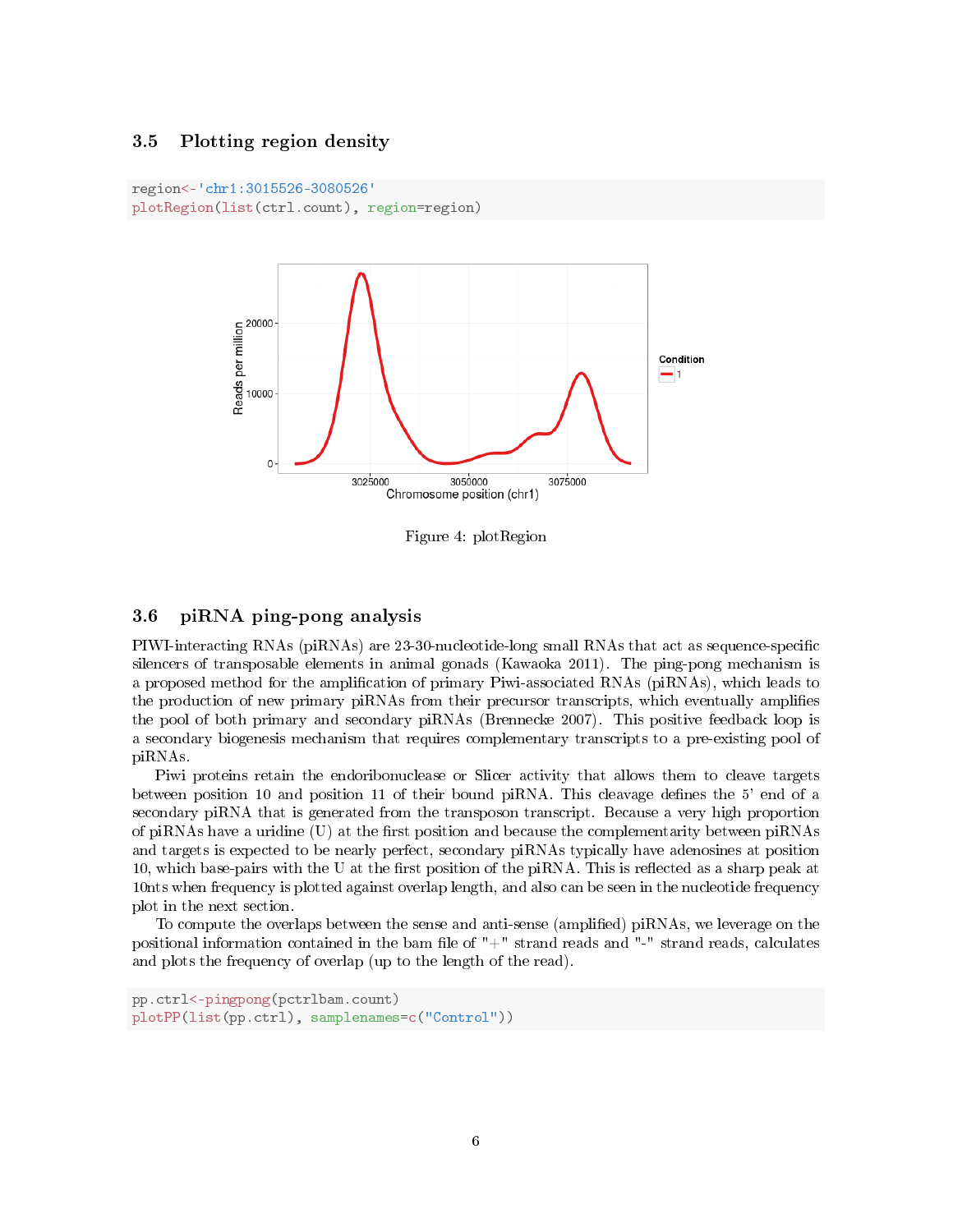

Figure 5: plotPP

#### <span id="page-6-0"></span>3.7 Computing nucleotide frequency (composition)

A known property of primary piRNA is a marked 5-prime uridine bias (Brennecke 2007). The ntfreq function allows the user to compute the frequency of nucleotides over a chosen length.

```
pctrlbam.count<-getCountMatrix(pctrlbam)
freq.ctrl<-ntfreq(pctrlbam.count, ntlength=10)
plotFreq(freq.ctrl)
                              100<sub>1</sub>75
                          Percentage
                                                                                                                                                  Z<sub>G</sub><br>Z<sub>G</sub><br>Zu
                               50
                               25
                                 \pmb{0}Ŧ
                                                   \frac{1}{2}\frac{1}{3}\frac{1}{4}\frac{1}{5} \frac{1}{6}<br>Nucleotide
                                                                                                       \frac{1}{7}\overline{8}\frac{1}{9}10
```
Figure 6: plotFreq

# <span id="page-6-1"></span>4 Further work

It is the hope that with feedback from the community, ssviz would further develop to support and improve the multi-faceted analysis in small RNA sequencing including miRNA target identification and novel RNA discovery. As such, output and working data formats have been kept to the convention most widely utilized for sequencing analysis in R to ensure and enhance cross-compatibility and usage.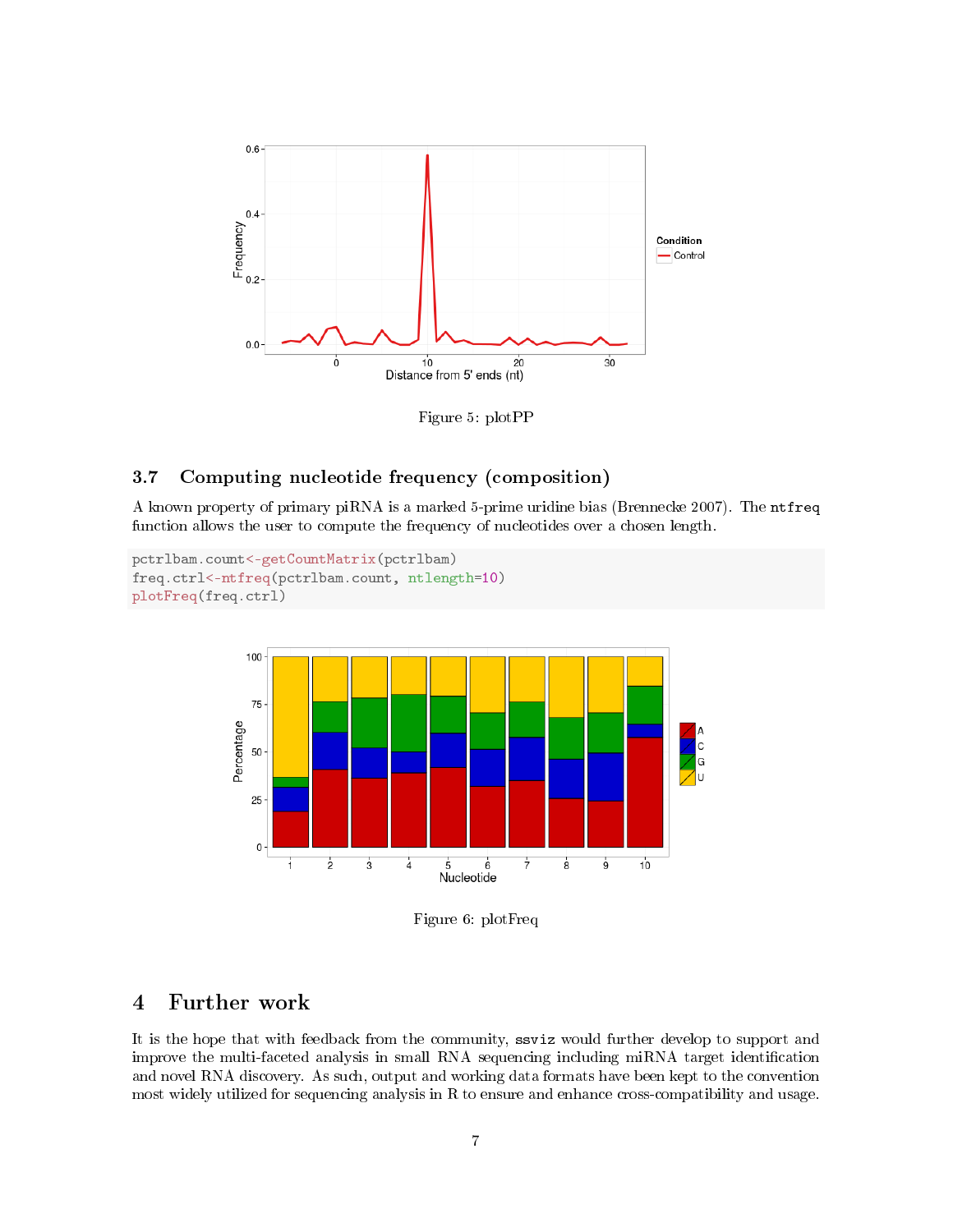## References

- [1] FASTX-Toolkit: FASTQ/A short-reads pre-processing tools
- [2] Ruvkun, G. Molecular Biology: Glimpses of a Tiny RNA World. Science 2001, 294, 797-799.
- [3] Brennecke J, Aravin AA, Stark A, Dus M, Kellis M, Sachidanandam R, Hannon GJ. Discrete small RNA-generating loci as master regulators of transposon activity in Drosophila. Cell. 2007;128:1089- 1103.
- [4] Thomson T, Lin H. The biogenesis and function of PIWI proteins and piRNAs: progress and prospect. Annu. Rev. Cell. Dev. Biol. 2009;25:355-376.
- [5] Shinpei Kawaoka, Yuji Arai, Koji Kadota, et al. Zygotic amplication of secondary piRNAs during silkworm embryogenesis RNA (2011), 17:00-00

```
sessionInfo()
```

```
## R version 4.2.0 RC (2022-04-21 r82226)
## Platform: x86_64-pc-linux-gnu (64-bit)
## Running under: Ubuntu 20.04.4 LTS
##
## Matrix products: default
## BLAS: /home/biocbuild/bbs-3.16-bioc/R/lib/libRblas.so
## LAPACK: /home/biocbuild/bbs-3.16-bioc/R/lib/libRlapack.so
##
## locale:
## [1] LC_CTYPE=en_US.UTF-8 LC_NUMERIC=C
## [3] LC_TIME=en_GB LC_COLLATE=C
## [5] LC_MONETARY=en_US.UTF-8 LC_MESSAGES=en_US.UTF-8
## [7] LC_PAPER=en_US.UTF-8 LC_NAME=C
## [9] LC_ADDRESS=C LC_TELEPHONE=C
## [11] LC_MEASUREMENT=en_US.UTF-8 LC_IDENTIFICATION=C
##
## attached base packages:
## [1] stats4 stats graphics grDevices utils datasets methods
## [8] base
##
## other attached packages:
## [1] ssviz_1.31.0 RColorBrewer_1.1-3 ggplot2_3.3.5
## [4] reshape_0.8.9 Rsamtools_2.13.0 Biostrings_2.65.0
## [7] XVector_0.37.0 GenomicRanges_1.49.0 GenomeInfoDb_1.33.0
## [10] IRanges_2.31.0 S4Vectors_0.35.0 BiocGenerics_0.43.0
##
## loaded via a namespace (and not attached):
## [1] Rcpp_1.0.8.3 formatR_1.12 compiler_4.2.0
## [4] pillar_1.7.0 plyr_1.8.7 highr_0.9
## [7] bitops_1.0-7 tools_4.2.0 zlibbioc_1.43.0
## [10] evaluate_0.15 lifecycle_1.0.1 tibble_3.1.6
## [13] gtable_0.3.0 pkgconfig_2.0.3 rlang_1.0.2
## [16] DBI_1.1.2 cli_3.3.0 parallel_4.2.0
## [19] xfun_0.30 GenomeInfoDbData_1.2.8 withr_2.5.0
## [22] dplyr_1.0.8 stringr_1.4.0 knitr_1.38
```